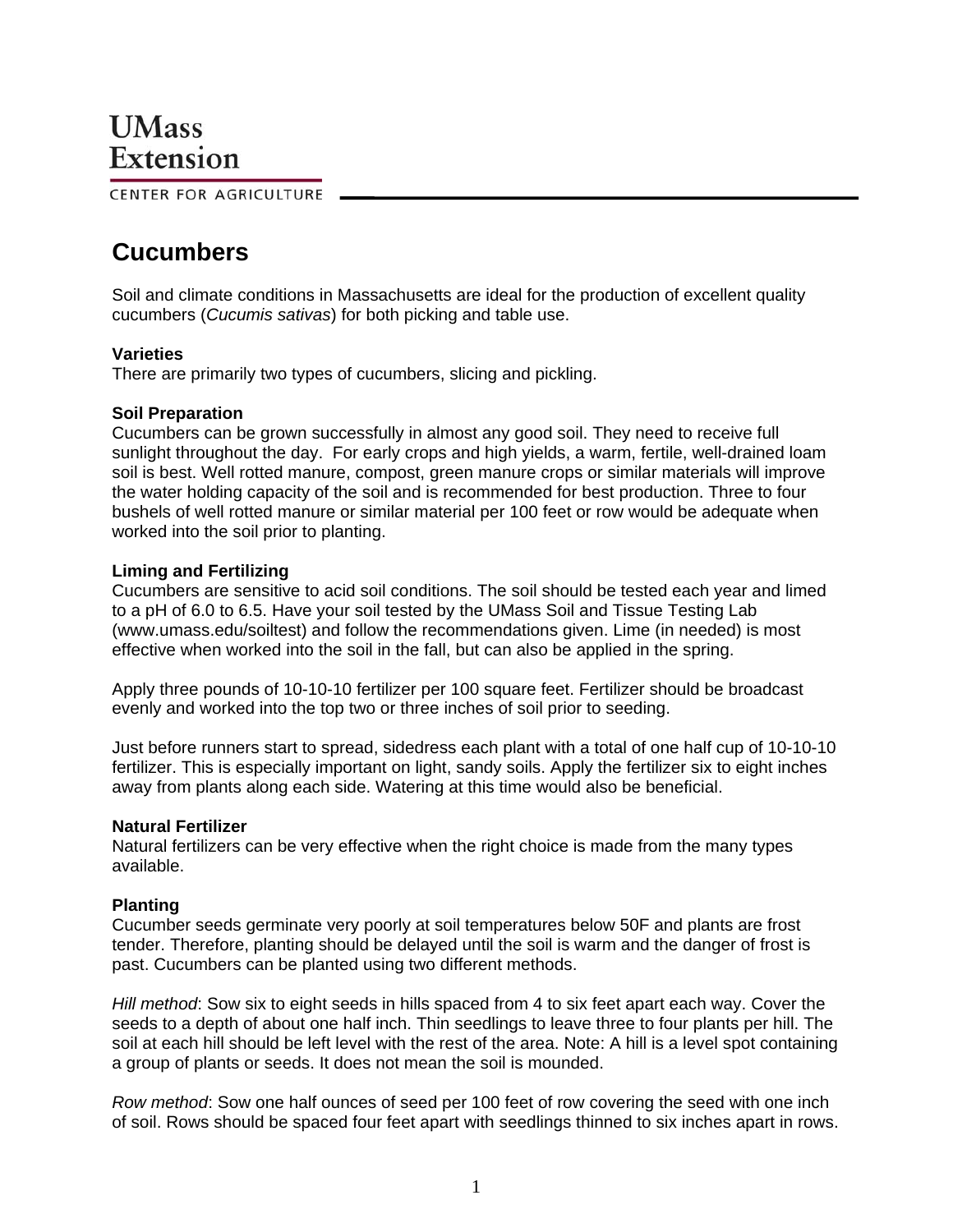For early harvest, cucumbers can be started indoors three weeks prior to planting outdoors. In resetting cucumber transplants in the field, it is important not to disturb the soil around the roots, and not to plant the seedlings deeper than they were in their original containers.

For selling at a roadside marker, growers should make several plantings beginning with transplants, and direct seeding at weekly intervals up until about June 15 depending on your location. The following steps may be used for planting cucumbers.

- Prior to planting, apply three to four bushels of organic matter such as well rotted manure or compost per 100 square feet.
- Apply recommended amounts of lime.
- Rotoill into the soil.
- Broadcast recommended amounts of fertilizer and work into the soil.
- Plant.

# **Using Black Plastic Mulch**

For an early crop, cucumbers can be grown on a strip of black agricultural plastic which comes in a variety of widths. (A three foot or four foot plastic width would work fine.) Black plastic will warm the soil for good growth. Be sure there is ample soil moisture before putting the plastic down. After fertilizer is applied, lay the plastic strip, burying the edges with soil to hold it in place. Punch holes in the plastic with a trowel and plant seeds using the hill method. If plastic mulch is used, there is usually no need to sidedress with fertilizer during the growing season.

# **Weed Control**

Cultivation should be shallow when the weeds are small to avoid damaging cucumber roots. If the ground is kept well weeded (between the rows of plastic) while the vines are spreading, cucumber vines, when well established, will choke out weeds.

In addition to warming the soil, black plastic mulch will help to suppress weeds and maintain soil moisture. Other mulch materials such as straw or compost can be used and should be applied around seedlings when the soil is warm and moist.

# **Watering**

For good growth, cucumbers require at least one inch of water per week. (One inch of water per thousand square feet equals 620 gallons of water). If water is needed, irrigate thoroughly early in the morning until the soil is moistened 8 to 12 inches deep. If rainfall is deficient, it may be necessary to water once a week, and perhaps two times per week in sandy soil.

# **Pests**

The principal insect are aphids, seed corn maggots, cucumber beetles and cutworms. Common disease include spots, bacterial wilt, powdery mildew, scab, mosaic and fusarium wilt. Scab and mosaic can be controlled by using resistant varieties.

# **Other Problems**

# **Problem**: Bitter flavor

**Cause**: Growing conditions such as low moisture, low fertility or unusually hot or cool temperatures; old vines which have been picked several times; some varieties are simply more bitter than others.